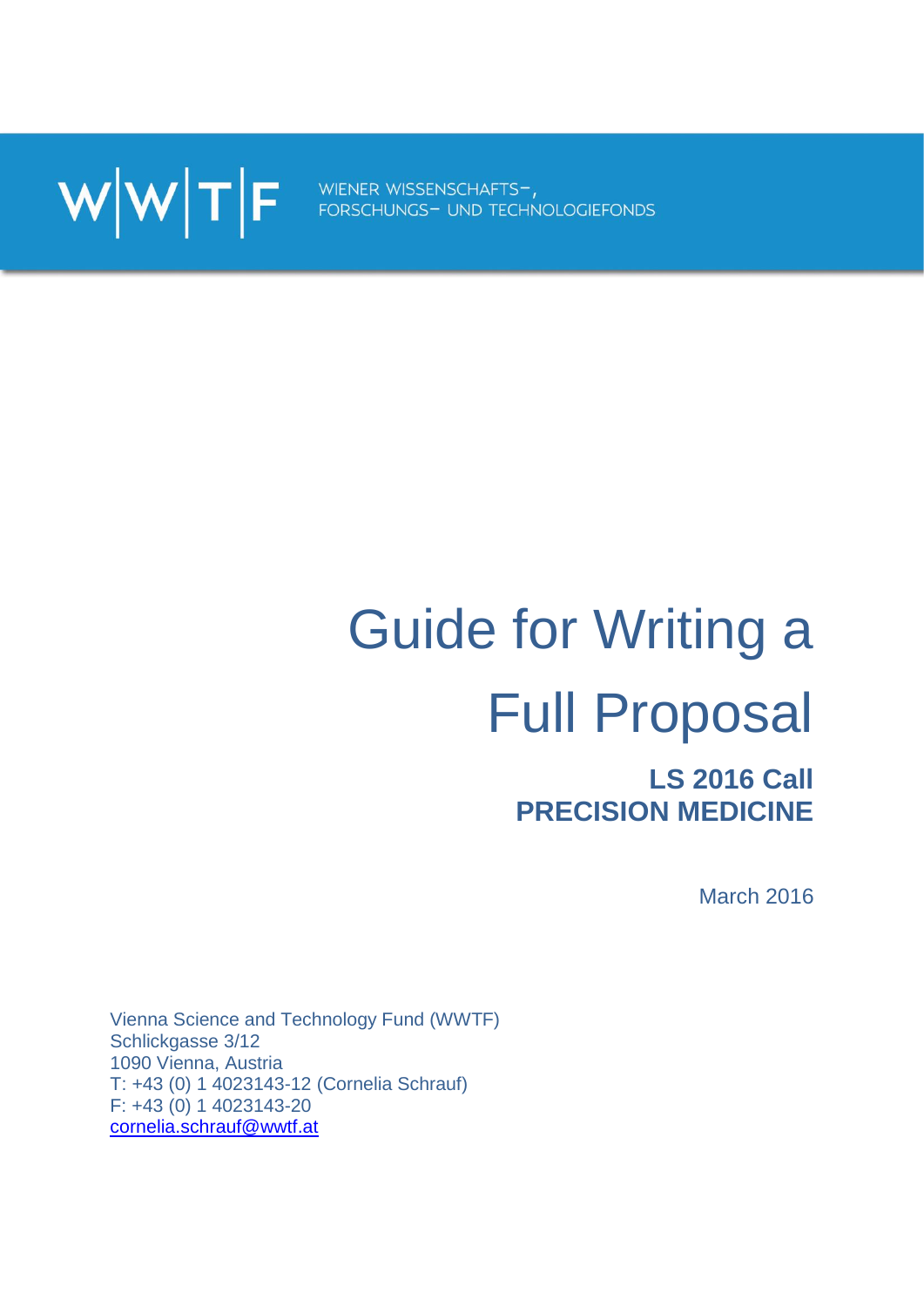# **About WWTF**

The Vienna Science and Technology Fund (WWTF) is the only larger Austrian private nonprofit organization established to promote science and research. WWTF started its funding activities in 2003. According to its statutes, WWTF aims to fund excellent scientific research(ers) following the highest international standards in order to promote Vienna as a city of science and research.

WWTF provides substantial funding for larger multi-annual research projects at home institutions located in Vienna ("Project Funding"), as well as striving to attract excellent researchers from abroad to Vienna ("Science Chairs", "Vienna Research Groups for Young Investigators"). WWTF runs calls resulting in a tough competition for funding with an average success rate of less than 20% (a rate that varies, however, from call to call).

Currently, WWTF runs the following thematic programmes: "Life Sciences" (\*2003), "Mathematics *and* ..." (\*2004), "Information and Communication Technology" (\*2008), and "Cognitive Sciences" (\*2011). The financial resources of WWTF originate from the "*Privatstiftung zur Verwaltung von Anteilsrechten*" from which WWTF receives about seven to nine million € annually.

In addition, WWTF runs the following funding programs for the City of Vienna: The "University Infrastructure Program" (\*2006), "Social Sciences and Humanities in Vienna" (\*2008), and "Vienna Research Groups for Young Investigators" (\*2010) with a total annual funding volume of about 5 million €.

While the thematic funding programs are established in close coordination with Viennese RTD policy and initiatives, the review and selection process lies strictly in the hands of international scientists not employed in Austria. The main selection criterion for funding is excellent scientific quality according to the highest international standards. For each call, an appropriate international expert jury is established. Additionally, for each proposal a number of written peer reviews are obtained. In a two-day meeting in Vienna the juries formulate a funding recommendation based on the reviews and on their own expertise. This recommendation is then formally accepted by the WWTF Board of Directors.

The governing body is the WWTF Board of Directors. It is complemented by the WWTF Advisory Board composed of Viennese scientists and economic, societal and political representatives. The WWTF Office manages all funding activities and is the contact point for all applicants.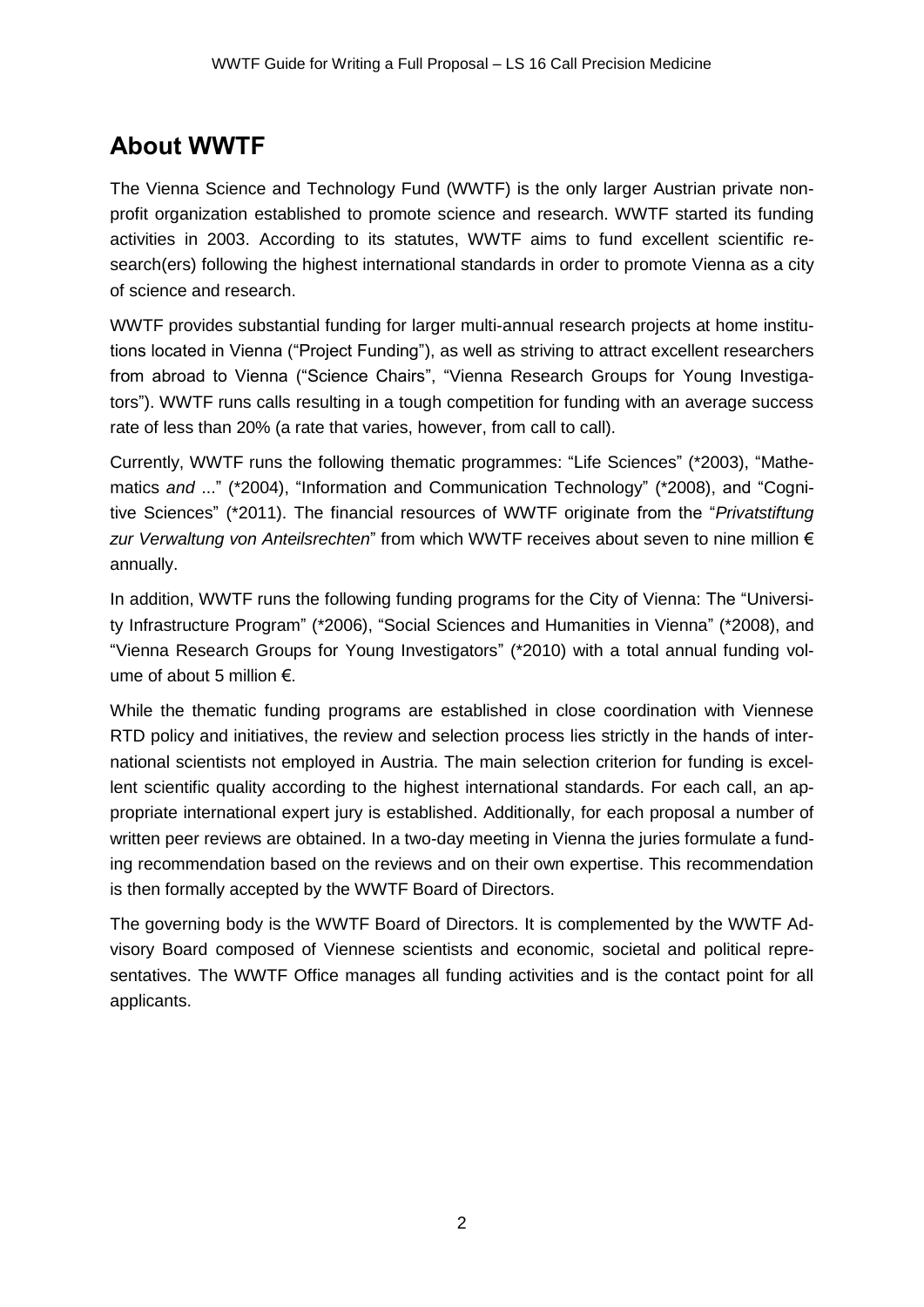## **Important Issues**

The **Call Fiche,** including the contact information of the WWTF call managers, is available at [www.wwtf.at.](http://www.wwtf.at/) The formal criteria for a WWTF Precision Medicine project include a minimum funding volume of 200.000 € with an upper range of up to 1.000.000 €, and a planned duration of 2-4 years. Please note that within this range, the upper limit of a full proposal can only deviate up to 10% from that requested in the short proposal.

The **Coordinator** of a WWTF project must be affiliated to a Viennese home institution. This includes researchers moving to Vienna with a Viennese affiliation and work place in case of funding. Project **partners** outside of Vienna may receive funding of up to 30% of the total funding applied for. Partners outside Vienna are an option; they are neither obligatory nor a formal criterion for acceptance.

At **universities**, WWTF projects are carried out according to §27 of the "Universitätsgesetz 2002"; authorized signatures from the university / scientific institution acting as the home institution are therefore mandatory at the submission stage. In case of funding, the institution will be the formal contract partner for WWTF with the **coordinator** taking full scientific and financial responsibility.

WWTF funding may be used for all project-related costs; however, the main focus should be on funding scientific personnel. Everybody employed in a WWTF-funded project should get a fair contract with a *wage* according to the "Kollektivvertrag" (collective agreement) of the Austrian Universities and/or according to the standards of the Austrian Science Fund (FWF) available at [https://www.fwf.ac.at/fileadmin/files/Dokumente/Personalkostensaetze/pek-](https://www.fwf.ac.at/fileadmin/files/Dokumente/Personalkostensaetze/pek-2015.pdf)[2015.pdf](https://www.fwf.ac.at/fileadmin/files/Dokumente/Personalkostensaetze/pek-2015.pdf) A *maximum total employment* is set at 100%. The personnel categories are:

- **Senior Personnel:** highly qualified scientists, usually already in permanent employment
- *Post Doc:* or equivalent qualification, including Senior Postdocs
- *PhD Student:* or equivalent qualification
- *Diploma Student:* Bachelor or Master students
- *Office/Technician:* office staff or technical staff (proportional funding only)

The funding by WWTF under this scheme is not intended to cover investment in general infrastructure, however, pro rata depreciation rates for the project duration are fundable for **equipment** necessary for the project. WWTF funding also covers **materials** (consumables and small devices), **travelling costs** (incurred for attending project related scientific events and invitations), **publication costs** (including cost for patent filing and open access publication), **workshops / conferences** (costs incurred by own scientific events), and **other project related costs** (for example third party services, bench fees, sequencing, computational clusters etc.).

WWTF pays a **maximum of 20% overhead**. Overhead ("indirect costs") is calculated as 20% of the direct costs of the project. The total funding volume is calculated as direct + indirect costs. A separate project account / SAP number for bookkeeping is necessary for each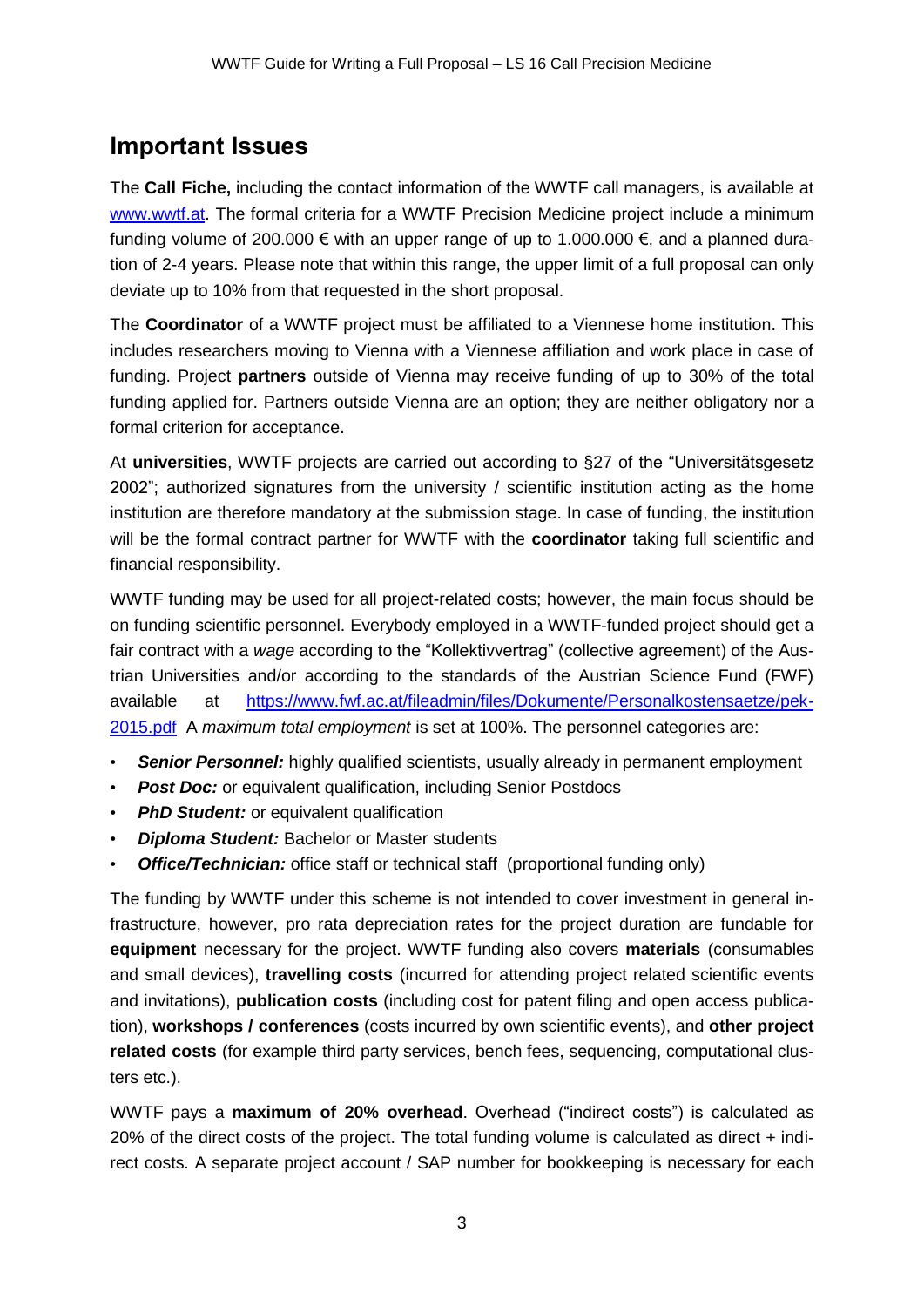project and the direct costs must be reported to WWTF. The overhead is paid as a flat rate with no strings attached. Kindly adhere to the overhead regulations of the involved institutions.

**Compliance with the rules for good scientific practice** is mandatory even at the proposal stage.

# **Precision Medicine**

This call targets cutting-edge research projects in precision medicine to improve diagnoses and/or prognoses of diseases as well as stratified therapeutic strategies in humans. High quality Omics data (e.g. genomics, epigenomics, proteomics, metabolomics, microbiomics), disease- or therapeutic-oriented functional data, and/or imaging data should be integrated to answer relevant clinical questions. All projects should be complemented by a research concept considering system medicine approaches for a better understanding of disease and therapeutic response.

**Collaboration** between different scientific disciplines such as biology, medicine and systems biology is mandatory. The project team should be headed by experts from the respective areas. A project team can include up to three principal investigators, one of which must be designated as coordinator. The roles of the principal investigators should be clearly defined in the application as well as the contributions from different areas of expertise which will be used in the review process. The way the collaboration is formulated is critical. Collaboration between all team members must be absolutely necessary to achieve the aims of the project. Concerted actions, in which each team member performs a self-contained project under a general theme without extensive interaction with other team members, are not considered to be collaborative.

The key selection criterion for this call is outstanding **scientific quality** under the **scope** of the call, which includes the objectives of the project as well as the scientific expertise of the applicants. **Innovation** and **clinical relevance** of the project is one major criterion in the review process. Projects missing an appropriate **concept** to cover a **system medicine/biology** approach will not be considered for funding. For the assessment and evaluation of the proposed project the above points need to be clearly outlined within the proposal.

# **Funding Criteria**

Your proposal will be reviewed by international scientists (peers & jury). For this call an independent jury has been composed already assessing your short proposal. Jury members and peers providing written reports must not hold employment in Austria. The evaluation criteria to be considered by peers and jury are:

• **Excellence of the project, methods and theoretically led approach:** The proposal must demonstrate that it is of internationally competitive quality.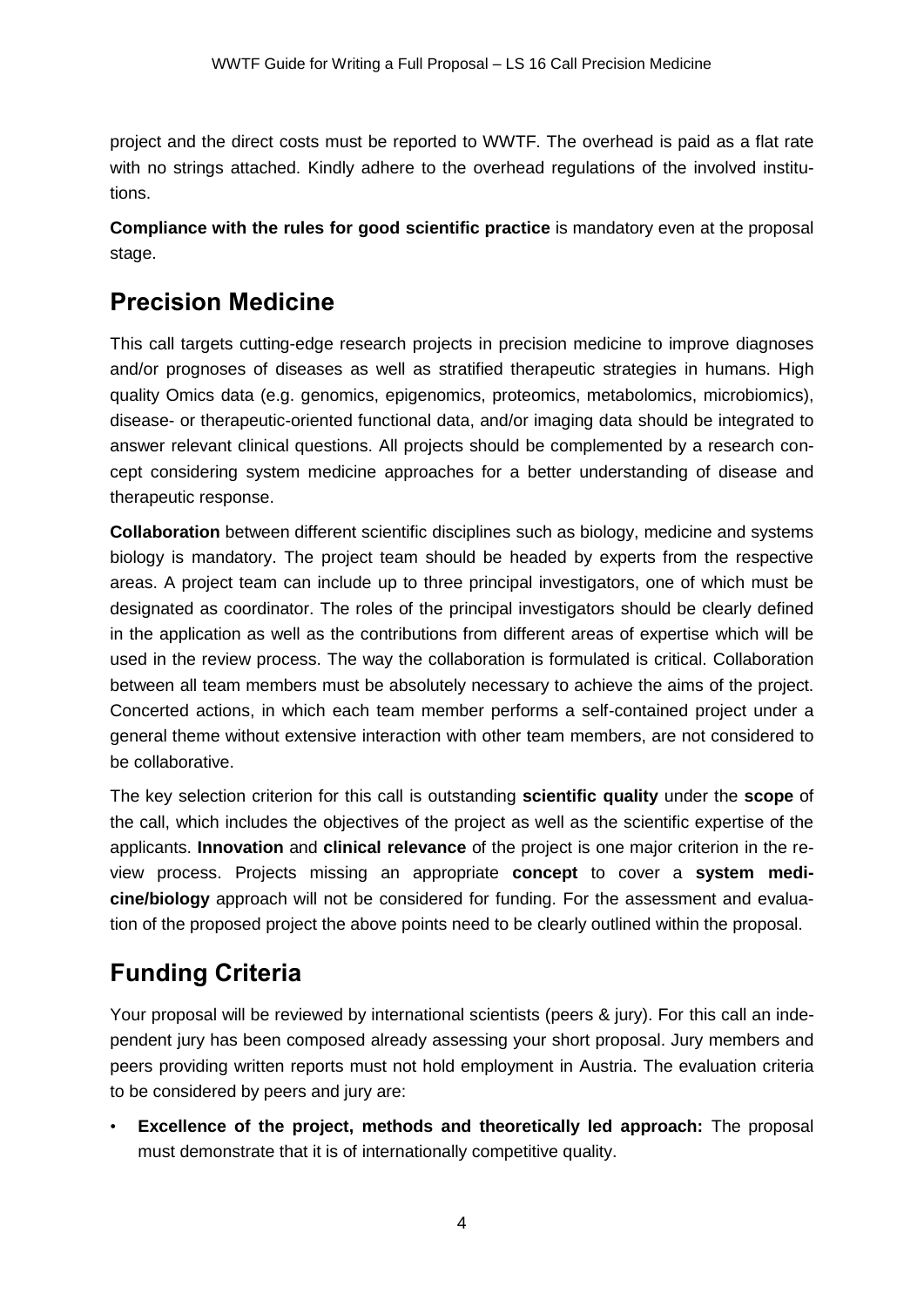- **Innovative nature of the project**: The innovative aspects of the proposed project and the clinical relevance must be highlighted.
- **Scope of the research**: The relevance to precision medicine must be evident. The proposal must describe how the patients will benefit. Furthermore, a systems medicine approach should be used to improve the understanding of human diseases and corresponding therapeutic responses.
- **Collaboration**: The need for the expertise of the team members and their role in the project must be clearly outlined.
- **Potential of the applicant:** Accomplishments and potential of the applicants to conduct the research needs to be stated. Previously published work relevant to the application should be included in the role of the participating project leaders section.
- **Data Management**: What data is used and how it is curated must be clearly outlined. To this end, a data management plan must be included.
- **Quality of the cohort**: It is essential to describe how the patient cohort is relevant to the application and how the quality of the data is assured. This also includes sample storage information. Preliminary data showing the feasibility of the project is a plus.
- **Ethics**: Please clarify your freedom to operate using the patient cohorts you have described. In addition, please provide details on whether there are legal obstacles or ethical issues that could hinder the progress of your project. If an ethical vote is necessary, it must be made available to WWTF by September 2, 2016.
- **Implementation**: In order to prove the proposal's relevance to the call, the translational implementation must be clearly outlined. The proposal should detail how the results will lead to better diagnoses and/or prognoses of human diseases, as well as stratified therapeutic strategies.

In order to assess and evaluate if the proposed research project meets the required criteria, the above points need to be clearly outlined within the proposal.

# **Evaluation Process**

In this call a **two-stage submission process** is used. Full proposals have to be submitted upon invitation by **13-05-2016, 2 pm.**

**Evaluation procedure in detail:** The evaluation of full proposals is carried out through a combination of remote assessment and panels of international experts that convene in Vienna. Two **jury members** are assigned to each proposal, which at first undergo **written peer review** by at least three international reviewers. The objectives of the full proposal must be consistent and in accordance with the successful short proposal, extending it by providing full details of the approach, state of the art, etc.

**Jury meeting** in Vienna: the most significant step in the assessment. A comprehensive evaluation of all proposals takes place on the basis of written peer reviews and the jury's own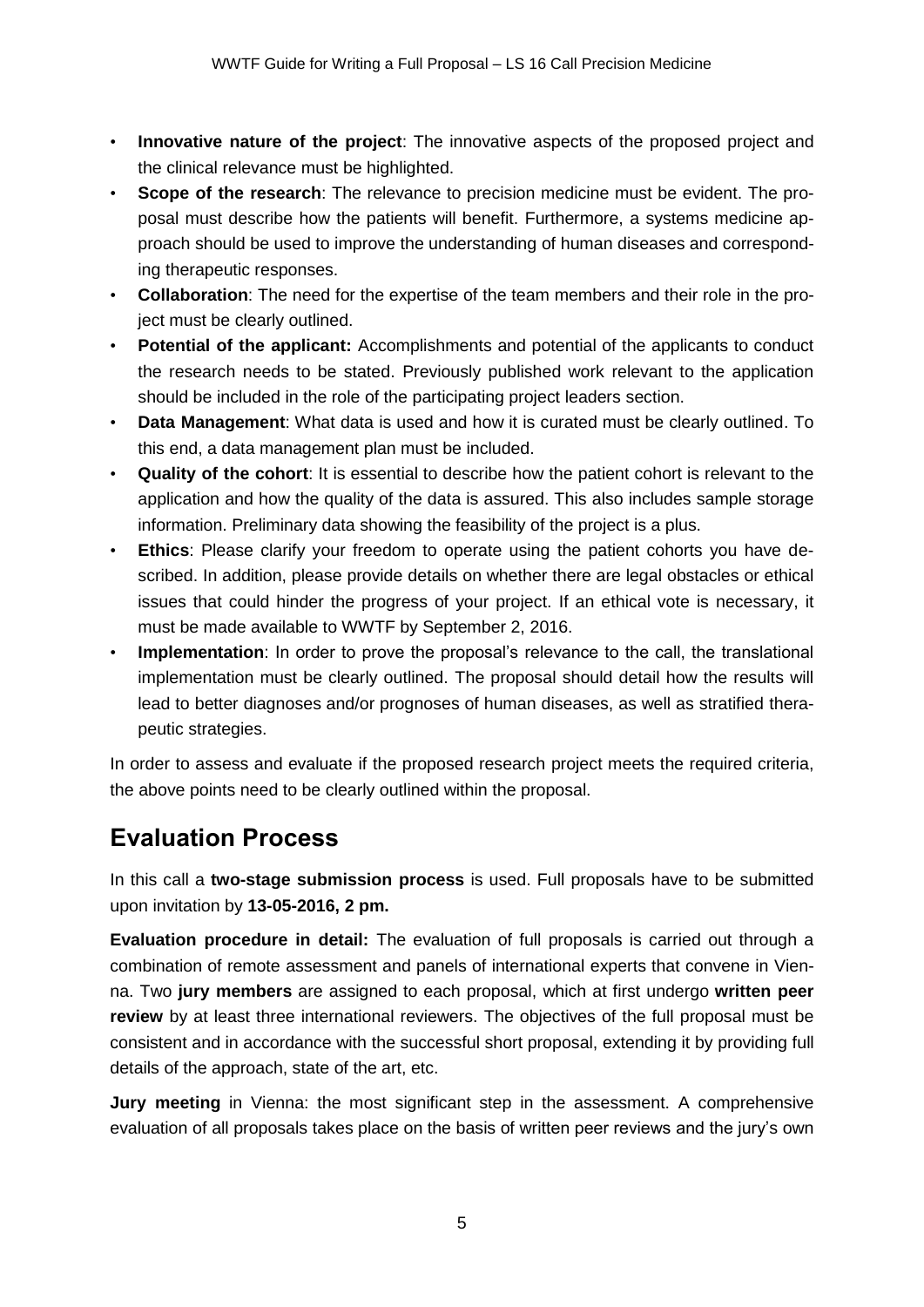expertise resulting in a recommendation "to be funded" or "not to be funded" for each proposal.

**Formal funding decision** (confirmation of jury recommendation) by WWTF Board of Directors.

*Applicants will receive anonymized full text reviews and a summary of the jury discussion after the formal funding decision has been made.*

# **How to use WWTF's Online Submission System**

- 1. Go to [https://funding.wwtf.at](https://funding.wwtf.at/)
- 2. **Log in**, choose the call and short proposal
- 3. **Full proposal**: fill in requested information in *online forms* and *upload requested files* (in PDF format). You can save the current status of your proposal at any time and access the system multiple times and modify provided information.
- *4.* **Submit proposal**: the submit button becomes active only after all requested information has been filled in and uploaded; after submission, no changes are possible anymore.

*Note: The submission system closes at 2 pm on the day of the deadline. The full proposal has a size limit of maximum 5 MB.*

# **Required Structure of a WWTF Full Proposal**

Applications to WWTF undergo an assessment by international scientists, thus all proposals must be written in **English**. Please write precisely and to the point! Note that the appendix is comprised only of the CVs of the project team, which you are allowed to update if needed.

**The short proposal to WWTF comprised twelve parts:** Basic Information, Information about the principal investigators, Project Summary, Objectives and Hypotheses, Innovativeness and Clinical Relevance, Ultimate Goal of the project, Research Methods and Feasibility, Role of the participating Project Leaders, Ethical Aspects, Key References, Affirmations and Authorizations, and Appendix.

#### **A full proposal to WWTF extends the short proposal with the following:**

Some parts of the full proposal must be written offline and then uploaded (as a PDF file to allow images, tables, etc.) into the WWTF submission system. Please be concise but go into enough detail to allow an evaluation by international peers. You may use the wordprocessing software of your choice, but we kindly ask you to use a **font type such as Arial and a font size of 11pt. Line spacing should be 1.5**. Please do not add any header or footer since these (page numbering, proposal number, title of proposal) will be added automatically in the WWTF submission system once the proposal is completed and a single PDF file is generated. You may include images, drawings, tables, etc. to improve the scientific presentation (size limit for the overall proposal is 5 MB). Maximum information has been au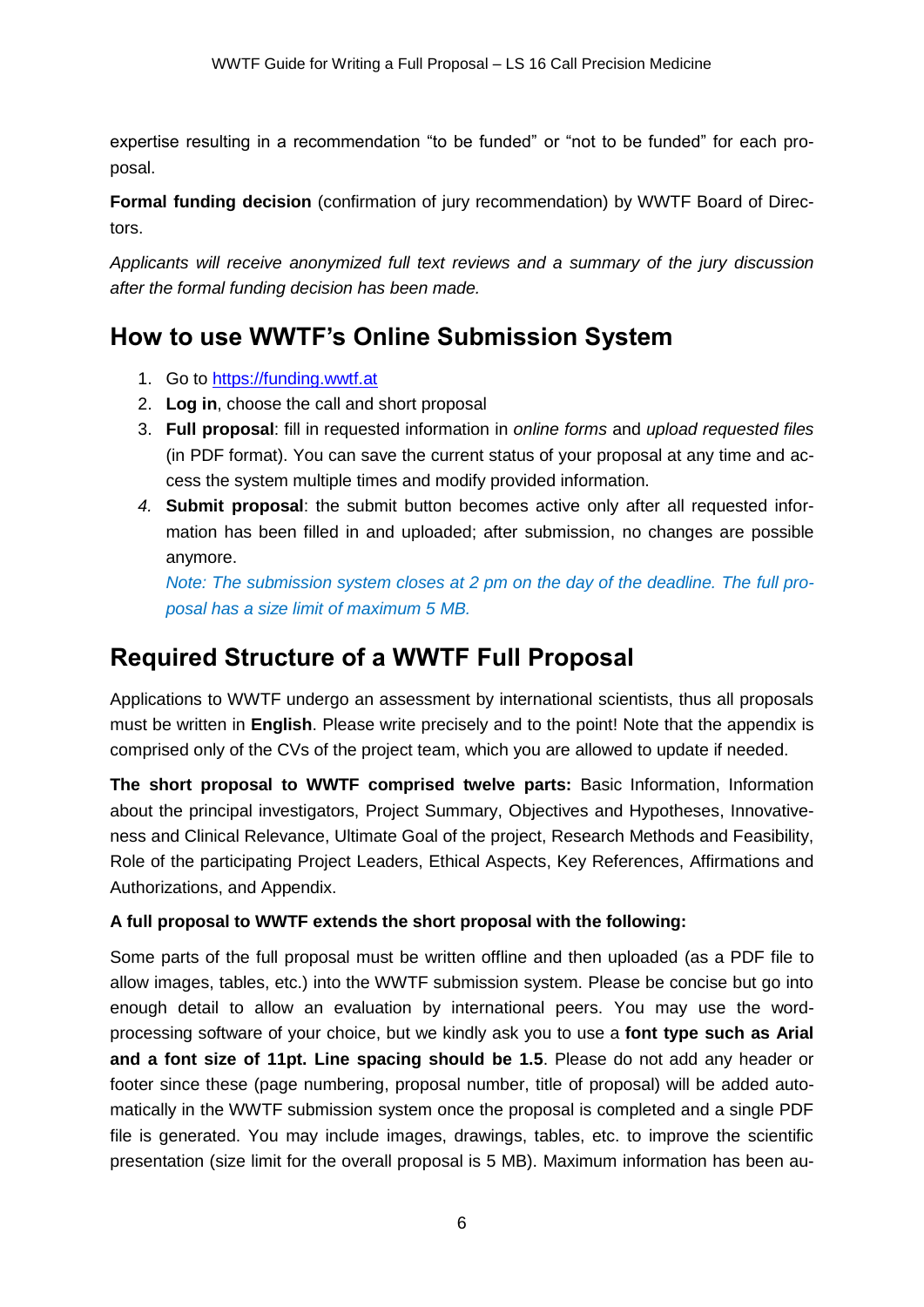tomatically transferred from your short proposal. You should check this. Keep in mind that the full proposal is an extension of the short proposal you have already submitted.

## **1. Project Summary**

**1.1. Basic information** of the project such as the title is already filled-out. Information is transferred from the short proposal. The project duration can be changed, however, major deviations from the short proposal must be thoroughly justified.

**1.2. A general description** (max. 1000 characters, online) in German language is mandatory and will be used by WWTF for public relations work in case of funding, but will not be visible in the final electronic proposal and print-out. We ask you to use a public style abstract and not simply translate the scientific abstract into German.

**1.3. The scientific abstract** in English (max. 1500 characters, online) will be used to address potential peer reviewers.

Applicants may **exclude** up to three peers without indicating any reasons. The names will be stored in the WWTF database and will not be visible in the electronic proposal and print-out. Applicants shall **suggest** up to five peers from a field of competence that enables them to review the proposal. No previous publication activity or research cooperation with the suggested reviewer should be evident. Please provide up to five keywords or phrases that describe the reviewers' fields of competence to enable a balanced set of reviewers to be chosen.

#### **1.4. Project Summary (max. 2 pages, PDF upload)**

Give a concise review of the state of the art in international research and the scientific challenges the project wants to address in the chosen field(s). Please state clearly why, in your opinion, this research idea is particularly fitting to the WWTF Precision Medicine call.

## **2. Research Project**

#### **2.1. Objectives and hypotheses (max. 1 page, PDF upload)**

Formulate the concrete research question(s) you would like to address in your research project. Provide an outline of the objectives and hypotheses. The objectives should be achievable within the duration of your project. Remember that the funding criteria address international quality standards and visibility. Please note that projects based solely on screening are not funded, thus make sure that you emphasize the hypotheses included in your project.

#### **2.2. Innovativeness and clinical relevance (max. 1 page, PDF upload)**

Describe the innovative aspects of your proposal and the clinical relevance of the proposed work for the field of precision medicine. In particular, the translational implementation must be clearly outlined. State how the results will lead to better diagnoses and/or prognoses of human diseases, as well as stratified therapeutic strategies. Note that the strategy of the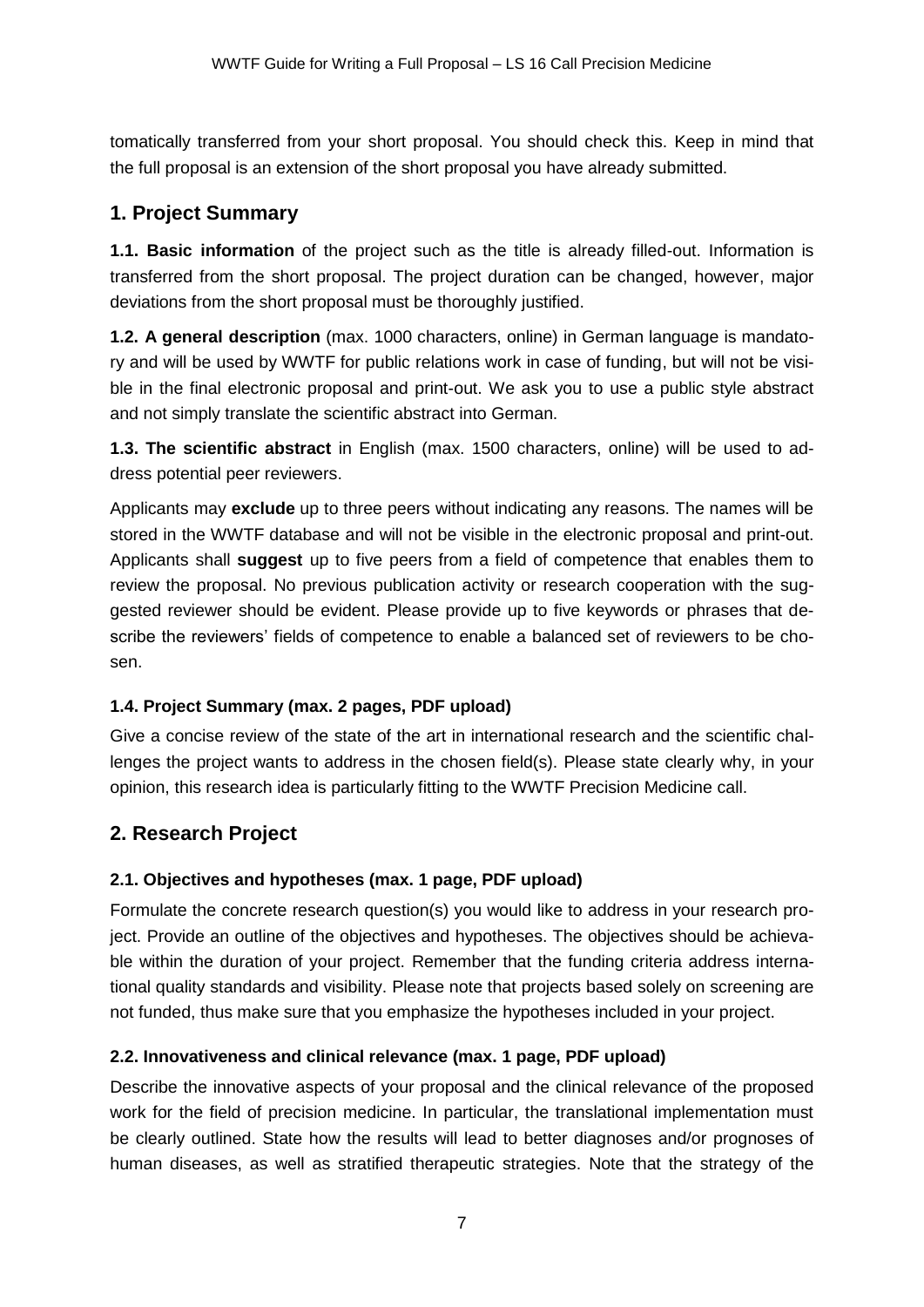proposal is important, not just the experts involved. Please indicate how your project is going to contribute to better treatments for illnesses. Stating the expected impact of the successful completion of the project will help the jury understand its significance.

#### **2.3. Workplan (max 2 pages, 1 PDF Gantt chart)**

Please upload and describe a Gantt chart to indicate an overview of milestones to be achieved during the project period. Specify the time periods and the respective PIs responsible for each milestone. State the results and output you finally want to be assessed by after having finished your project. Describe your planned dissemination strategies.

#### **2.4. Description of the project: research methods, content and feasibility (max. 6 pages, PDF upload)**

Describe the detailed research plan including the methodology you want to use in order to answer your research questions and to test your hypotheses. Include an assessment of the feasibility and possible pitfalls of the project. A comment on whether projects are co-financed by other sources in order to achieve feasibility within the funding range should be added. Power calculations should be included to assess whether available sample numbers are sufficient to reach relevant statistical conclusions in terms of the patient collective. Please include background information and preliminary data including existing patient cohorts. The quality of biobanks, how they are stored and their link to clinical information needs to be described in detail. Explain how your patient cohort is relevant to the application and how the quality of your data and material is assured. If applicable describe, how you will obtain access to research subjects and other essential but not easily available means of research (e.g. imaging facilities, NGS).

#### **2.5. Data Management Plan (max. 1 page)**

First, a data set description is required detailing what types and amount of data the project will generate/collect. Additionally, the proposal should delineate how the data will be exploited and/or shared/made accessible for verification and re-use (standards and metadata). Finally, please provide details on a sustainability plan in relation to the data you generate.

#### **2.6. References (max. 2 pages, PDF upload)**

List the most relevant references for the proposal and highlight (e.g. in bold face) among these a maximum of ten key publications representing the state of the art in the respective research area(s). References should include: author(s), title, journal or publisher and place, year, page numbers and any other necessary data.

#### **2.7. Role of the participating project leaders within the consortium (max. 2500 characters, online)**

Each team member should describe his/her role in achieving the goal of the team as a whole. List the different disciplines that are working together within your research and describe the benefit of the participants to achieve the ultimate goal of the project. Here appli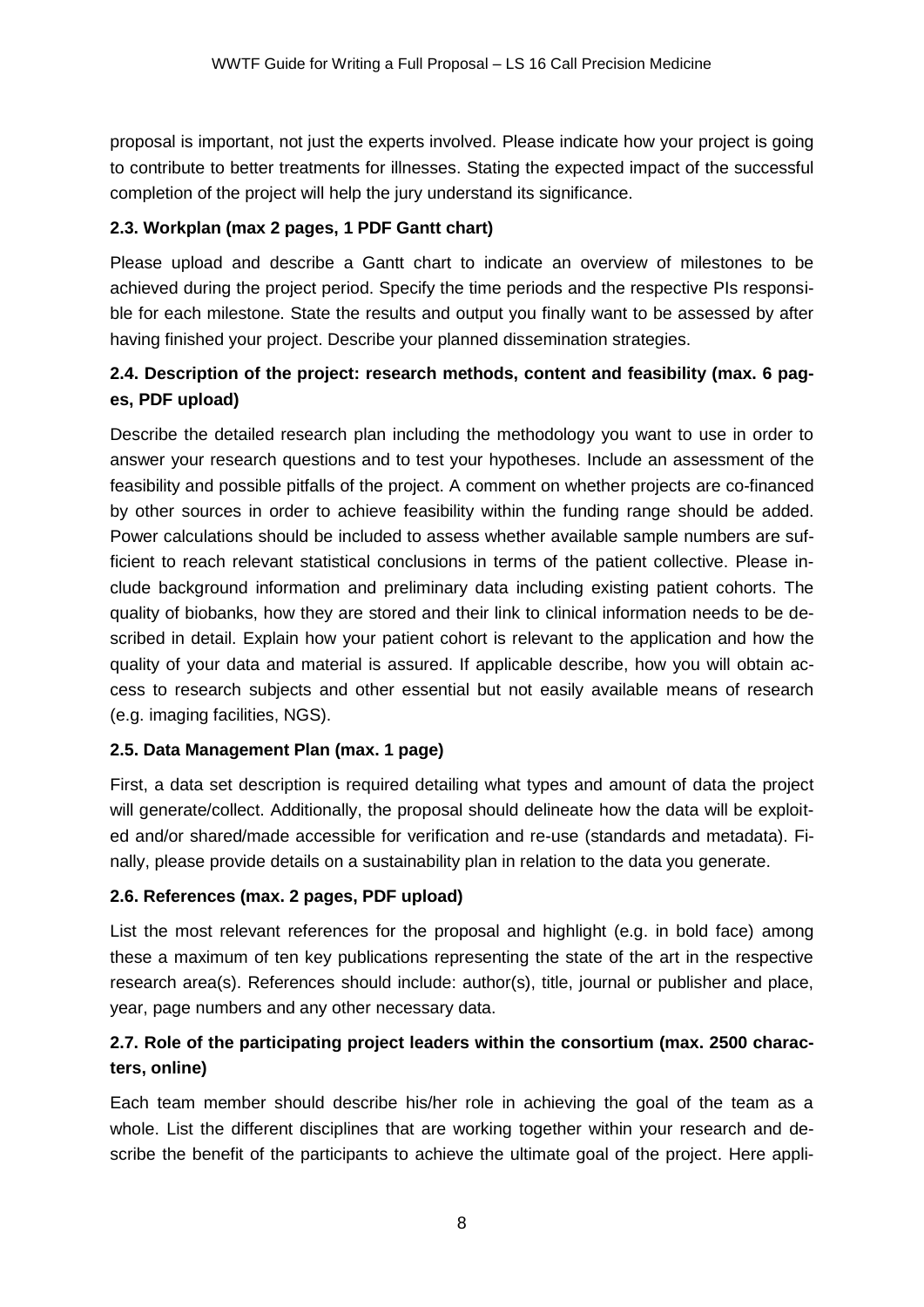cants are encouraged to include articles or other scientific work authored by the project team members, in order to highlight the relevance of their expertise relevant to the application. Particular information is required with regard to clinical scientists and their availability for the project. Make explicit the time commitment (in percentage) for each team member.

#### **2.8. Ethical aspects**

Information should be given with respect to the ethical approval required for the patient cohort. If an ethical vote is necessary, which covers the prospective use of data and the planned analysis, it needs to be made available to WWTF by September 2, 2016.

### **3. Project Team (extends Coordinator, online)**

People cannot be added and changes to the initial short proposal project team setup are not allowed.

#### **3.1 Gender Management Policy (max. 750 characters, online)**

Please describe how your project deals with gender equality issues during job announcements, recruitment of staff and in the working environment.

#### **3.2 Plans for Human Resources Development (max. 750 characters, online)**

Please describe how your project contributes to human resource development in science (e.g. providing opportunities for research, staff exchange, teaching and mentoring).

## **4. Project Budget (online form)**

WWTF provides substantial funding for scientific projects covering all project related direct costs plus a maximum of 20% overhead (i.e. "indirect costs"). Thus WWTF requires an explanation of your cost planning principles (about one page, 3000 characters), and a detailed planning of personnel costs (which should comprise the major part of the project related costs), as well as planning of project related costs for equipment, materials, travelling, publications, organization of workshops/ conferences/ …, and other project related costs.

For cost planning, an offline "WWTF Cost Planning Tool" (Excel file) is available, however, only the numbers provided in Tables 1, 2, and 3 will be considered as requested WWTF funding. Costs are calculated in **thousands of Euro (one decimal position)**.

In **Table 1 (Planning of personnel costs)** the names and staff category of all persons listed in part "3. Project Team" are automatically included. Please first choose the funding source (WWTF, in-kind, WWTF & in-kind) and then add the average yearly time commitment for each project year. Finally, for those persons for whom WWTF funding is requested, fill in the salary corresponding to a 100% employment in the first project year. The total funding applied for each person will then automatically be computed including a 3% annual salary increase. At the end of Table 1 you will see the total personnel costs applied for from WWTF.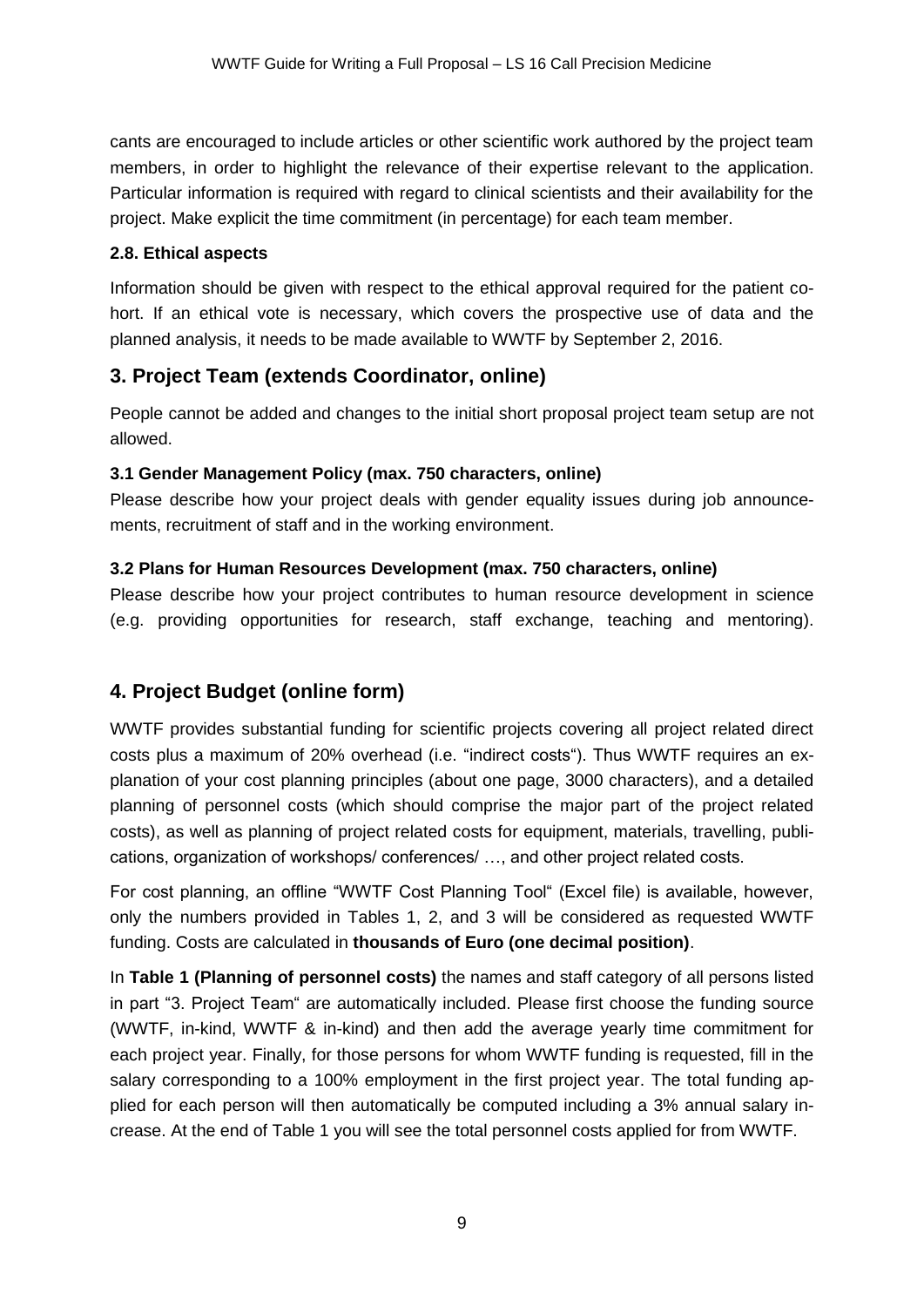In **Table 2** (**Planning of project related costs for equipment, materials, travelling, publications, organization of workshops/ conferences/ …, and other costs)** please provide a concise description of costs per cost category/ institution as well as the funding applied for.

In **Table 3 (Total funding applied for per institution)** the direct costs will be automatically filled in using the information provided in Tables 1 and 2. Kindly add the overhead percentage (i.e. indirect costs) per involved institution as a numeric value between 0.0 and 0.2. Finally, Table 3 will give you an overview of the total funding applied for from WWTF per involved institution. *Note: the minimum funding volume is 200.000 €. Upper range is 1.000.000 €. Within this range the upper limit of a full proposal can only deviate up to 10% from that requested in the short proposal.*

You are also asked to *describe the overhead policy* of each involved institution.

Last but not least you must *disclose other applications for funding* of the same project: Is this project (or parts of it) already subject to ongoing requests for funding?

## **5. Affirmations and Authorization**

WWTF requires the Coordinator and Principal Investigators to sign a print-out of the affirmation form. In addition, WWTF requires that the print-out contains the signatures of the authorized person(s) of all participating institutions to which the persons signing the "Authorization" are affiliated in case of funding. The institution agrees hereby to the use of space, equipment, personnel and other resources as stated in the application. The institution agrees to provide its own contribution as described in the application. In addition, by signing the application, the institution is willing to co-operate with WWTF, in an appropriate way, and its chosen partners regarding the application and protection of intellectual property arising from the project to be funded.

Note that, by signing this proposal, the employers and/or institution heads agree to allow the Coordinator and Principle Investigators to allocate sufficient time, as stipulated in their project plan, to the project in case of funding.

All signatures are required only on the proposal print-out. Multiple copies might be used for signing. Faxed or scanned and printed pages are accepted.

**Note: Hard copy version submission (including signatures) via mail service allowedpost stamp counts and is accepted up to May 13, 2016.**